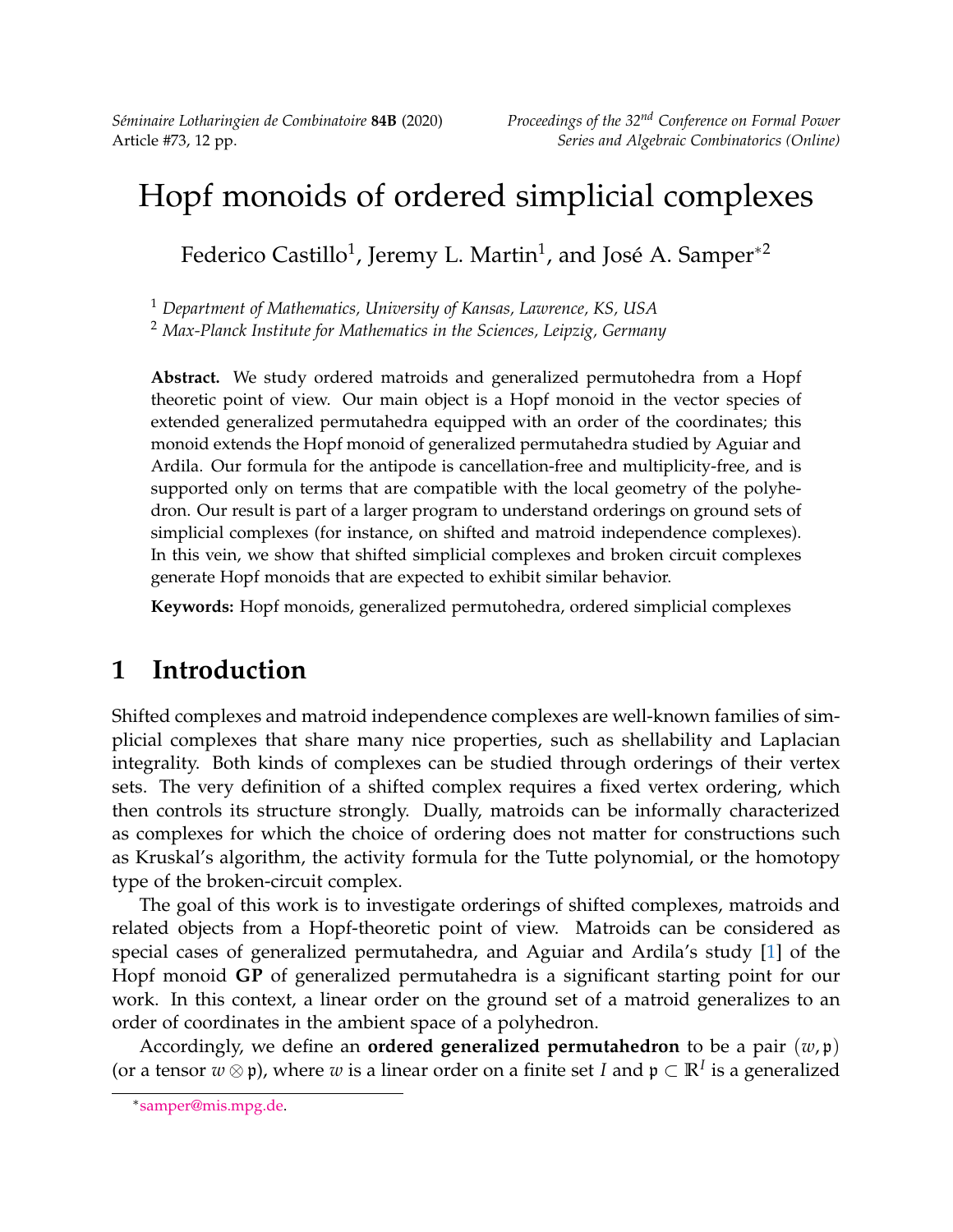permutahedron. The corresponding Hopf monoid **OGP** is the Hadamard product **L** <sup>∗</sup> × GP, where L<sup>\*</sup> is the Hopf monoid of linear orderings equipped with shuffle product and **GP** is the monoid of generalized permutahedra studied by Aguiar and Ardila. We use **L** ∗ rather than **L** (linear orderings with concatenation product) because **L** <sup>∗</sup> and **OGP**, hence **L** <sup>∗</sup> × **GP**, are commutative, but **L** is not.

Our first main result [\(Theorem 5.1\)](#page-8-0) is a formula for the antipode  $s(w \otimes p)$  in **OGP**. The formula is cancellation-free (all terms involve distinct basis elements) and multiplicity-free (all coefficients are 0 or  $\pm$ 1). As in the Aguiar–Ardila formula for the antipode in **GP**, the coefficients can be interpreted topologically, as Euler characteristics of simplicial complexes arising from normal cones of faces of p. In the course of this calculation, we are led to study a family of simplicial complexes that we call **Scrope complexes**, which have a simple combinatorial description and may be of independent interest. Furthermore, the antipode formula is *local*, in the sense that the support of  $s(w \otimes p)$  is restricted to tensors  $u \otimes q$  such that q is a face of p containing the vertex whose normal cone contains the braid chamber associated with *w*.

The original motivation of studying orderings of simplicial complexes leads us to define a **Hopf class**, which is a class of ordered simplicial complexes closed under suitable ordered analogues of join, restriction, and contraction (the simplicial operations required to define product and coproduct). The definition collapses in the unordered setting (underlining the need to work with ordered complexes), and every Hopf class indeed gives rise to a Hopf monoid [\(Theorem 6.2\)](#page-10-0). Somewhat surprisingly, there is also a "universal" Hopf class  $U$  that contains all Hopf classes as subclasses, and contains all matroid and pure shifted complexes, as well as broken-circuit complexes [\(Theorem 6.4\)](#page-10-1). These results suggest that ordered simplicial complexes should be understood from a geometric and Hopf-theoretic point of view.

#### **2 Background and notation**

We begin by setting up definitions and notation for the objects we will need, including preposets, polytopes, generalized permutahedra, and Hopf monoids. Our presentation owes a great deal to [\[1\]](#page-11-0) and [\[5\]](#page-11-1), although our notation and terminology differs from theirs in some cases. Generalized permutahedra were introduced by Postnikov [\[6\]](#page-11-2).

#### **2.1 Simplicial complexes and matroids**

A **simplicial complex** Σ on a finite set *I* is a (possibly empty) subset of 2*<sup>I</sup>* closed under inclusion. The elements of *I* are **vertices**, the elements of Σ are **faces** and the maximal (under inclusion) faces are **facets**. A collection of faces  $\sigma_1, \ldots, \sigma_r \subseteq I$  **generate** the complex  $\langle \sigma_1, \ldots, \sigma_r \rangle$ , namely the union of their power sets. The complex  $\Sigma$  is **pure** if all facets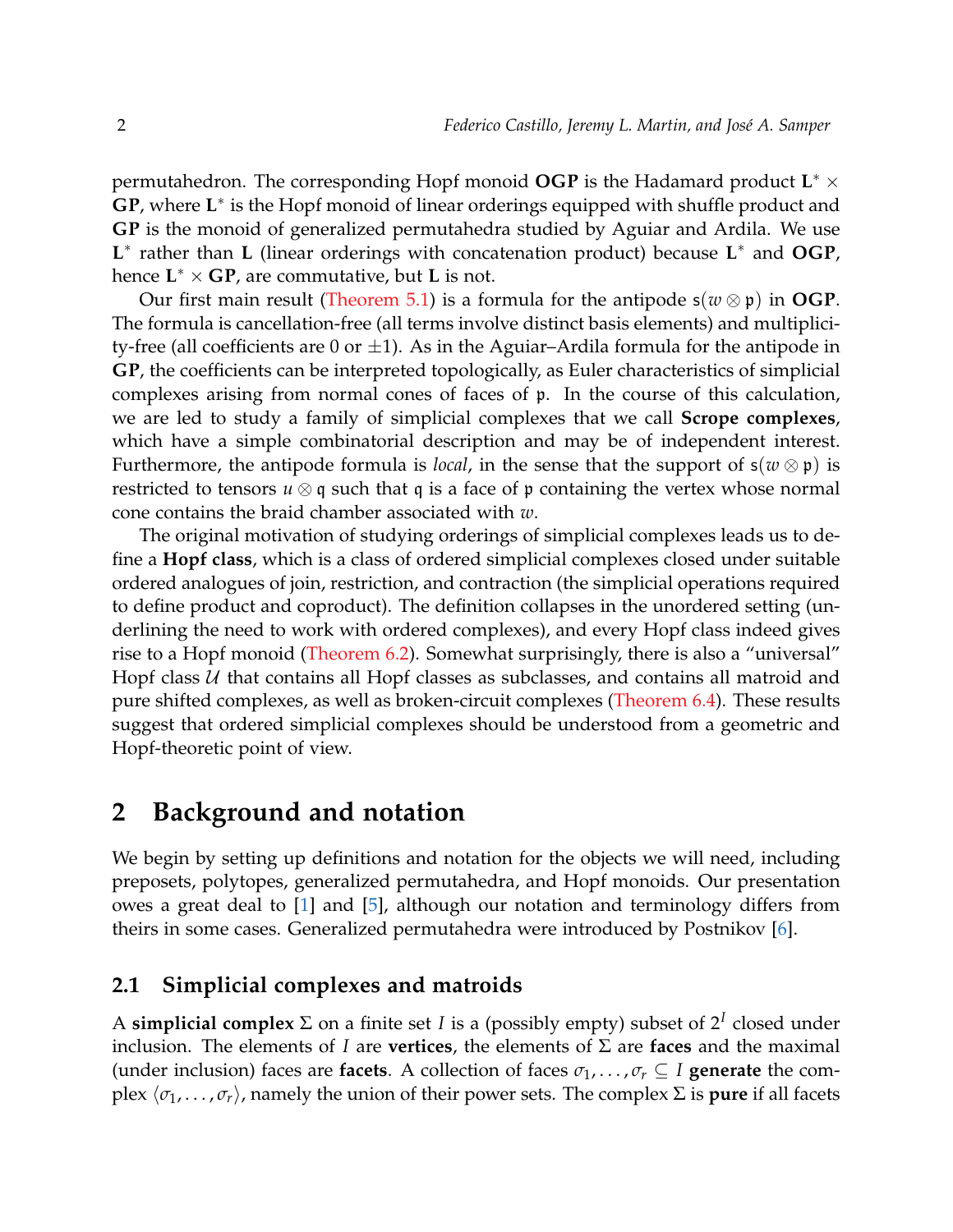have the same size. The **reduced Euler characteristic** of  $\Sigma$  is  $\tilde\chi(\Sigma) = \sum_{\sigma\in\Sigma}(-1)^{|\sigma|-1}.$  This coincides with the reduced Euler characteristic of the standard topological realization |Σ|. An **ordered complex** on a finite set *I* is a pair (*w*, Σ), where *w* is a total ordering on *I* and Σ is a simplicial complex on *I*. The following notions are fundamental in both the ordered and unordered settings, so we introduce them together.

Let *S* ⊆ *I*. The **restriction** Σ|*<sup>S</sup>* is the complex with vertex set *S* and faces {*S* ∩ *σ* : *σ* ∈ Σ}. (This complex may also be referred to as the **deletion** of *I* \ *S*, or the subcomplex **induced by** *S*.) The link of  $\sigma \in \Sigma$  is link<sub> $\Sigma(\sigma) = {\tau \in \Sigma : \sigma \cap \tau = \emptyset, \sigma \cup \tau \in \Sigma}$ ; this</sub> is a simplicial complex on  $I \setminus S$ . In the ordered setting, a contraction of a subset *S* of *I* is the ordered complex  $(\Sigma/S, w|_{I \setminus S})$  where  $\Sigma/S$  is the link of the smallest facet of  $\Sigma|_S$  in the lexicographic order induced by *w*.

If  $\Sigma_1$ ,  $\Sigma_2$  are simplicial complexes on disjoint vertex sets *I*<sub>1</sub>, *I*<sub>2</sub>, then their **join**  $\Sigma_1 * \Sigma_2$ is  $\Sigma_1 * \Sigma_2 = {\sigma_1 \cup \sigma_2 : \sigma_1 \in \Sigma_1, \sigma_2 \in \Sigma_2}.$ 

A pure simplicial complex Σ on *I* is a **matroid independence complex**, or simply a **matroid**, if  $\Sigma|_S$  is pure for every  $S \subseteq I$ . In standard matroid theory terminology, *I* is usually called the **ground set** of the matroid, faces of Σ are called **independent sets**, and facets are called **bases**. The **direct sum** of two matroids is just their join as simplicial complexes. The **contraction** Σ/*I* can be defined as the link of any facet of Σ|*<sup>I</sup>* . Note that all restrictions and contractions of a matroid complex are themselves matroid complexes.

#### **2.2 Set compositions, preposets, and the braid fan**

Let *S* be a finite set. A **(set) composition** of *S* is an ordered list of nonempty, pairwisedisjoint subsets  $A_1, \ldots, A_k \subseteq S$  (blocks) whose union is *S*. A weak (set) composition is defined similarly except that the blocks are allowed to be empty. The number of blocks is  $k = |A|$ . The symbols Comp(S) and WComp(S) denote the sets of compositions and weak compositions of *S*, and we abbreviate  $Comp(n) = Comp([n])$  and  $WComp(n) =$ WComp( $|n|$ ). We also write  $A \models S$  or  $A \models_w S$  to indicate respectively  $A \in \text{Comp}(S)$  or  $A \in \mathsf{WComp}(S)$ . In both cases we typically write  $A = A_1 | \cdots | A_k$ . In this notation, the vertical bars are called **separators**. Note that the order of elements within each block is not significant. A set of compositions of *S* is called an **album**.

The set Comp(*n*) is partially ordered by refinement:  $A \geq B$  means that every block of *B* is of the form  $A_i \cup A_{i+1} \cup \cdots \cup A_{j-1} \cup A_j$ . In this case, the equivalence relation  $\equiv_B$  imposes an equivalence relation on the blocks of *A*. The refinement ordering is ranked and has a unique minimal element, namely the composition **0**ˆ with one block. Every linear order *w* gives rise to a set composition *W* with *n* singleton blocks, namely  $W = w(1) | w(2) | \cdots | w(n).$ 

**Definition 2.1.** Let *w*, *u* be linear orders on *I*. The *u***-descent composition of** *w* is the set composition  $D_{w,u}$  of  $W := w(1) \cdot \cdot \cdot \cdot |w(|I|)$  for which  $w(i) \equiv w(i+1)$  if and only if  $(i, i + 1)$  is a descent of  $u^{-1}w$  (equivalently, if  $w(i)$  occurs before  $w(i + 1)$  in  $u$ ).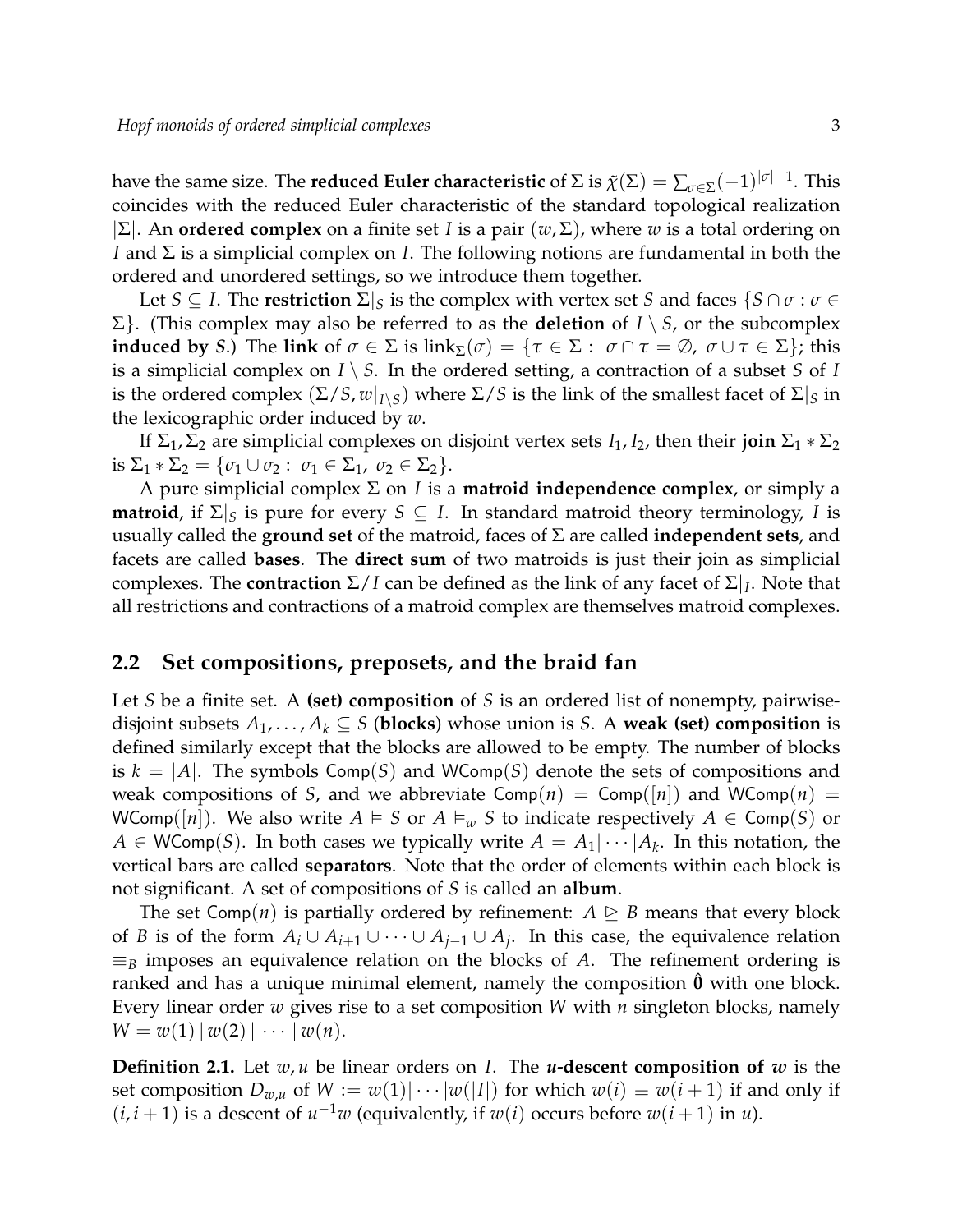For example, let  $w =$  aebfcdhg,  $u =$  bdahfgce be linear orders of  $I = \{a, b, c, d, e, f, g, h\}$ . Then  $u^{-1}w = 38 \cdot 157 \cdot 246$  (with the descents marked). Then

$$
D_{w,u} = \mathsf{ae}|\mathsf{bfc}| \mathsf{dhg} = \mathsf{ae}|\mathsf{bcf}| \mathsf{dgh}.
$$

A **preposet** Q on *S* is given by a relation  $\preceq_{Q}$  on *S* that is reflexive  $(x \preceq_{Q} x$  for all *x* ∈ *S*) and transitive (if *x*  $\preceq_Q$  *y* and *y*  $\preceq_Q$  *z*, then *x*  $\preceq_Q$  *z*). The notation *x*  $\equiv_Q$  *y* means that both  $x \preceq_{Q} y$  and  $x \succeq_{Q} y$ ; this is evidently an equivalence relation, whose equivalence classes are called the **blocks** of *Q*. An **antichain** in *Q* is a subset  $T \subseteq S$  such that  $x \nless y$  for all  $x, y \in T$ .

The preposet *Q* gives rise to a poset *Q*/≡*<sup>Q</sup>* on its blocks. If this poset is a chain, then *Q* is a **preorder**. A **linear extension** of a preposet *Q* is a preorder *R* with the same blocks as *Q* and such that  $x \preceq_Q y$  implies  $x \preceq_R y$  for all  $x, y$ . A preorder *R* contains the same information as a set composition given by the blocks.

If the underlying set *S* of a preposet *Q* is equipped with a total order < (e.g., if *S* ⊆ **Z**), then we say that *Q* is **natural** with respect to  $\lt$  if *x*  $\lt$  *y* whenever *x*  $\lt$ <sub>*Q*</sub> *y*. If *Q* is natural, then the poset  $Q/\equiv_Q$  inherits a natural labeling from  $Q$ .

We will later need the notion of the **naturalization** of *Q* with respect to a total order  $\lt$ , which is defined as the preposet  $Q^{\natural}$  obtained from  $Q$  by repeatedly (i) identifying every pair of blocks *B*, *C* such that *B*  $\prec_Q$  *C* and there exist *b*  $\in$  *B* and *c*  $\in$  *C* with *b*  $> c$ ; and (ii) identifying every pair of blocks such that each one contains an element less than an element of the other. Thus  $Q^\natural$  is a natural preposet whose blocks are those of a natural composition. An example of the construction is shown in [Figure 1.](#page-3-0)

<span id="page-3-0"></span>

**Figure 1:** Naturalization of a preposet.

The **closure** of a preposet *Q* is the album

$$
C_Q = \{ A \in \text{Comp}(n) : i \leq_Q j \implies i \leq_A j \}. \tag{2.1}
$$

We now relate these definitions to the geometry of the **braid arrangement**. The faces of the braid arrangement are relatively-open cones that partition **R***<sup>n</sup>* ; the set of all faces is called the **braid fan**  $\mathcal{B}_n$ . Every composition  $A \models [n]$  determines a relatively open face  $\sigma_A \in \mathcal{B}_n$  with dim  $\sigma_A = |A|$ , namely

$$
\sigma_A = \{ (x_1, \ldots, x_n) \in \mathbb{R}^n : x_i \leqq x_j \text{ if and only if } i \geqq_A^{\prec_A} j \text{ respectively } \},
$$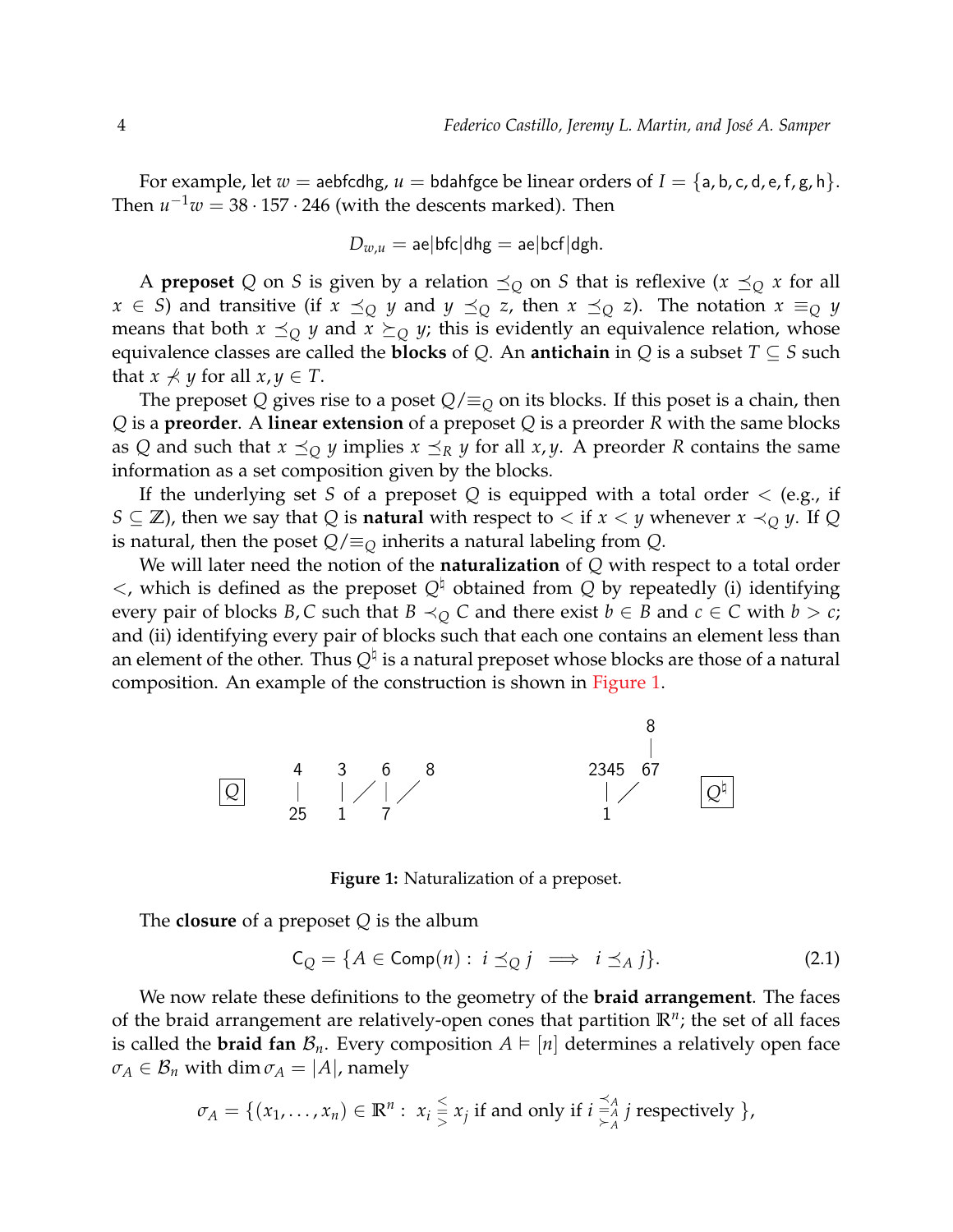and this correspondence is a bijection. In fact  $A \trianglerighteq B$  if and only if  $\overline{\sigma_A} \supseteq \sigma_B$  (where the bar denotes topological closure), so the correspondence may be viewed as an isomorphism of posets. In particular, the maximal faces  $\sigma_w \in \mathcal{B}_n$  correspond to permutations  $w \in \mathfrak{S}_n$ . For each preposet *Q*, the album C*<sup>Q</sup>* corresponds to the closed subfan

$$
\mathcal{C}_Q = \{ \sigma_A \in \mathcal{B}_n : A \in C_Q \}
$$

whose maximal faces correspond to the linear extensions of *Q*. The closed subfans of B*<sup>n</sup>* that arise in this way are precisely those whose union is convex. In addition,  $\mathcal{C}_Q = \overline{\bigcup_A \sigma_A}$ , where *A* ranges over all linear extensions of *Q*.

#### **2.3 Generalized permutahedra**

Let  $\mathfrak{p} \subset \mathbb{R}^n$  be a polyhedron. For each  $\mathbf{x} \in \mathbb{R}^n$ , let  $\lambda_{\mathbf{x}}$  be the linear functional on  $\mathbb{R}^n$  given by  $\lambda_{\bf x}({\bf y}) = {\bf x} \cdot {\bf y}$ , and let  ${\bf p}_{\bf x}$  be the face of  ${\bf p}$  maximized by  $\lambda_{\bf x}$ . The **normal cone** of a face  $q \subset p$  is

$$
N_\mathfrak{p}^\circ(\mathfrak{q})=\{\boldsymbol{x}\in\mathbb{R}^n:\ \mathfrak{p}_\boldsymbol{x}=\mathfrak{q}\}.
$$

This is a relatively open polyhedral cone of dimension *n* − dim q. The normal cones of faces comprise the **normal fan**  $\mathcal{N}(\mathfrak{p})$ . The polytope  $\mathfrak{p}$  is a **generalized permutahedron** (or GP) if and only if its normal fan is a coarsening of the braid fan. Note that in this case dim  $p \leq n-1$ , because p must be contained in some hyperplane orthogonal to the line spanned by  $(1, \ldots, 1)$  (the smallest face in the braid fan).

Every set composition  $A \models n$  gives rise to a face  $\mathfrak{p}_A \subseteq \mathfrak{p}$  defined by

$$
\mathfrak{p}_A = \{ \mathbf{x} \in \mathbb{R}^n : \ \lambda(\mathbf{x}) \ge \lambda(\mathbf{y}) \ \forall \lambda \in \sigma_A, \ \mathbf{y} \in \mathfrak{p} \}. \tag{2.2}
$$

If *A* is a maximal set composition (i.e., with *n* blocks), then the braid cone  $\sigma_A$  has full dimension, hence is contained in a full-dimensional cone of  $\mathcal{N}(\mathfrak{p})$ , so  $\mathfrak{p}_A$  is a vertex of p (and all vertices arise in this way). Moreover, for each face  $q \subseteq p$ , the album of compositions

$$
\{A \vDash n : \sigma_A \subseteq N_{\mathfrak{p}}^{\circ}(\mathfrak{q})\} = \{A \vDash n : \mathfrak{p}_A = \mathfrak{q}\}\
$$
 (2.3)

consists precisely of the set compositions coarsening some preposet *Q* on [*n*], the **normal preposet of** q. Often we will work simultaneously with a face q and its normal preposet *Q*, which contain equivalent information.

The definition of a generalized permutahedron implies that normal cones of faces carry combinatorial structure. Accordingly, we define the following fans and their corresponding albums:

$$
C_q^{\circ} = \{\sigma_A : \sigma_A \subseteq N_{\mathfrak{p}}(\mathfrak{q})\} = \{\sigma_A : \mathfrak{p}_A = \mathfrak{q}\}, \qquad C_Q^{\circ} = \{A : \sigma_A \in C_q^{\circ}\} = \{A : \mathfrak{p}_A = \mathfrak{q}\},
$$
  
\n
$$
C_q = \{\sigma_A : \sigma_A \subseteq \overline{N_{\mathfrak{p}}(\mathfrak{q})}\} = \{\sigma_A : \mathfrak{p}_A \supseteq \mathfrak{q}\}, \qquad C_Q = \{A : \sigma_A \in C_{\mathfrak{q}}\} = \{A : \mathfrak{p}_A \supseteq \mathfrak{q}\},
$$
  
\n
$$
\partial C_q = C_q \setminus C_q^{\circ} = \{\sigma_A : \mathfrak{p}_A \supseteq \mathfrak{q}\}, \qquad \partial C_Q = C_Q \setminus C_Q^{\circ} = \{A : \mathfrak{p}_A \supseteq \mathfrak{q}\}.
$$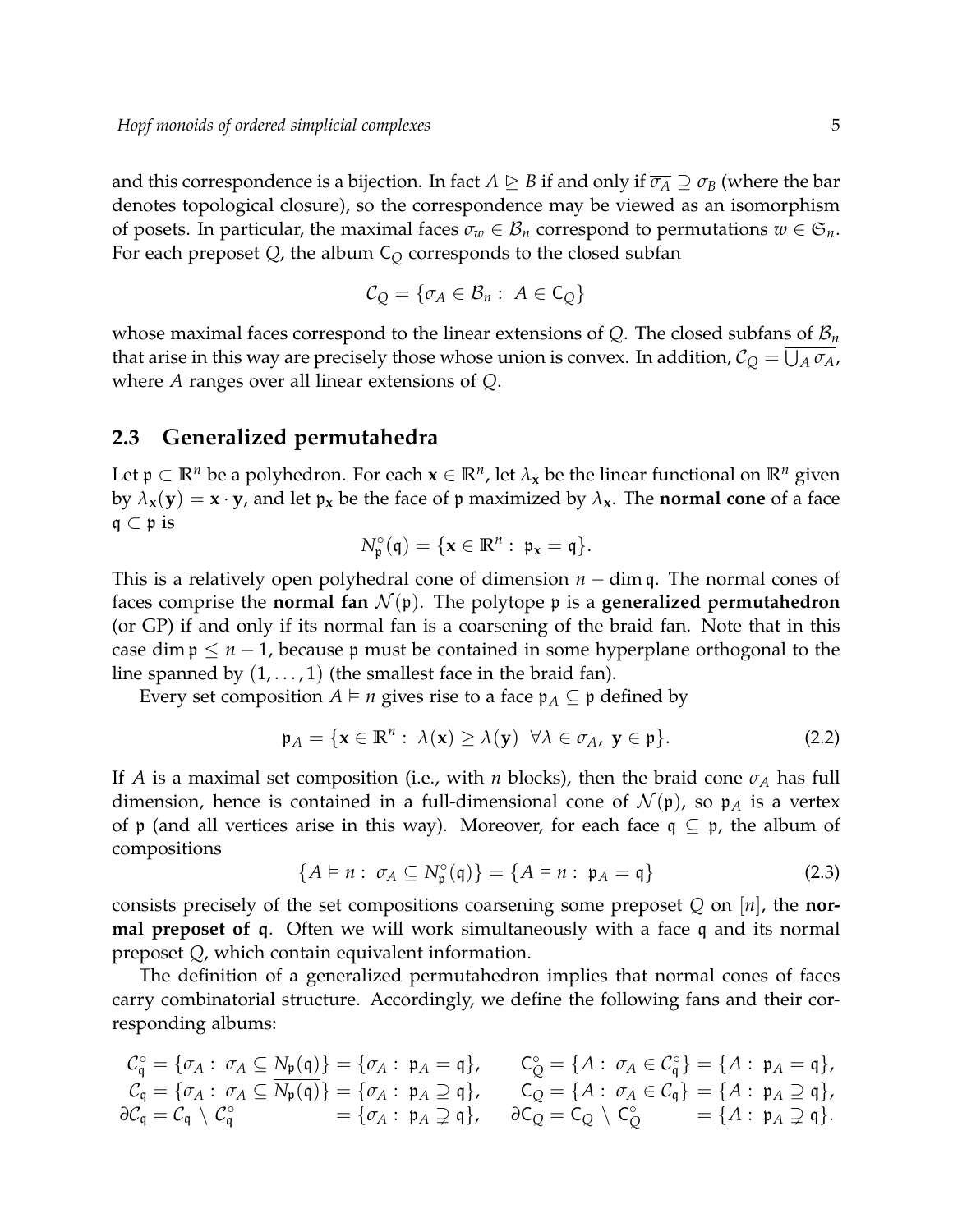An **extended generalized permutahedron** (EGP) [\[1,](#page-11-0) Definition 4.2] is a polyhedron whose normal fan coarsens some *convex subfan* of the braid fan  $\mathcal{B}_n\subset\mathbb{R}^I=\mathbb{R}^n;$  in particular, it is not bounded if the normal fan is not complete. Most of the above statements about generalized permutahedra can be carried over to this more general setting.

### **3 Hopf monoids**

A Hopf monoid is a structure that can be thought of algebraically as a generalization of a group, or combinatorially as a framework for putting together and taking part labeled objects of a particular type (graphs, posets, matroids, etc.) A comprehensive treatment of Hopf monoids can be found in [\[2\]](#page-11-3), and an accessible "user's guide" in [\[1,](#page-11-0) Section 2]; here we review the essentials.

Consider the category whose objects are finite sets and whose morphisms are bijections. A **(vector) species** is a functor from this category to the category of vector spaces over a field k. The **unit species 1**<sub>k</sub> is the species such that  $\mathbf{1}_k[\emptyset] = k$  and  $\mathbf{1}_k[I] = 0$  for all non-empty sets.

A **Hopf monoid** is a species **H** together with a collection  $\mu$  of linear maps  $\mu_{I,J}$  :  $H[I] \otimes H[I] \rightarrow H[I \sqcup J]$  (**products**), a morphism  $\iota: \mathbf{1}_k \rightarrow H$  (the **unit**), a collection  $\Delta$  of  $\ln$   $\ln$   $\Delta$ <sub>*I,J*</sub> :  $\textbf{H}[I \sqcup J] \rightarrow \textbf{H}[I] \otimes \textbf{H}[J]$  (coproducts), and a morphism  $\epsilon$  :  $\textbf{H} \rightarrow \textbf{1}_{\Bbbk}$  (the **counit**), satisfying several technical conditions of which the most important are associativity of *µ*, coassociativity of ∆ (defined by reversing the arrows in the diagram for associativity), and compatibility between product and coproduct (briefly, *µ* is a comonoid morphism and  $\Delta$  is a monoid morphism). A hopf monoid is **connected** iff  $\mathbf{H}[\emptyset] = \mathbb{k}$ .

The **antipode** s in **H** is a collection of maps  $s_l^H$  $\mathbf{H}^{\mathbf{H}}_I : \mathbf{H}[I] \rightarrow \mathbf{H}[I]$  defined by a certain commutative diagram that generalizes group inversion (regarding a Hopf monoid as a generalization of a group). For connected Hopf monoids it is given explicitly by the Takeuchi formula

$$
\mathsf{s}_I^{\mathbf{H}} := \sum_{A \in \mathsf{WComp}(I)} (-1)^{|A|} \mu_A \circ \Delta_A.
$$
 (3.1)

The Takeuchi formula is general, but involves substantial cancellation, so when studying a particularHopf monoid it is desirable to give a cancellation-free form

#### **3.1 The Hopf monoid L**<sup>∗</sup> **of linear orders**

The Hopf monoid L<sup>\*</sup> is defined as follows. As a vector species, L<sup>\*</sup>[I] is the k-vector space spanned by the set  $\ell[I]$  of linear orders of *I*. To define the product and coproduct on L<sup>∗</sup>, we first need some combinatorial preliminaries. First, let  $w^{(1)}$ ,..., $w^{(q)}$  be a collection of linear orders on pairwise-disjoint sets  $I_1,\ldots,I_q.$  A **shuffle** of  $w^{(1)},\ldots,w^{(q)}$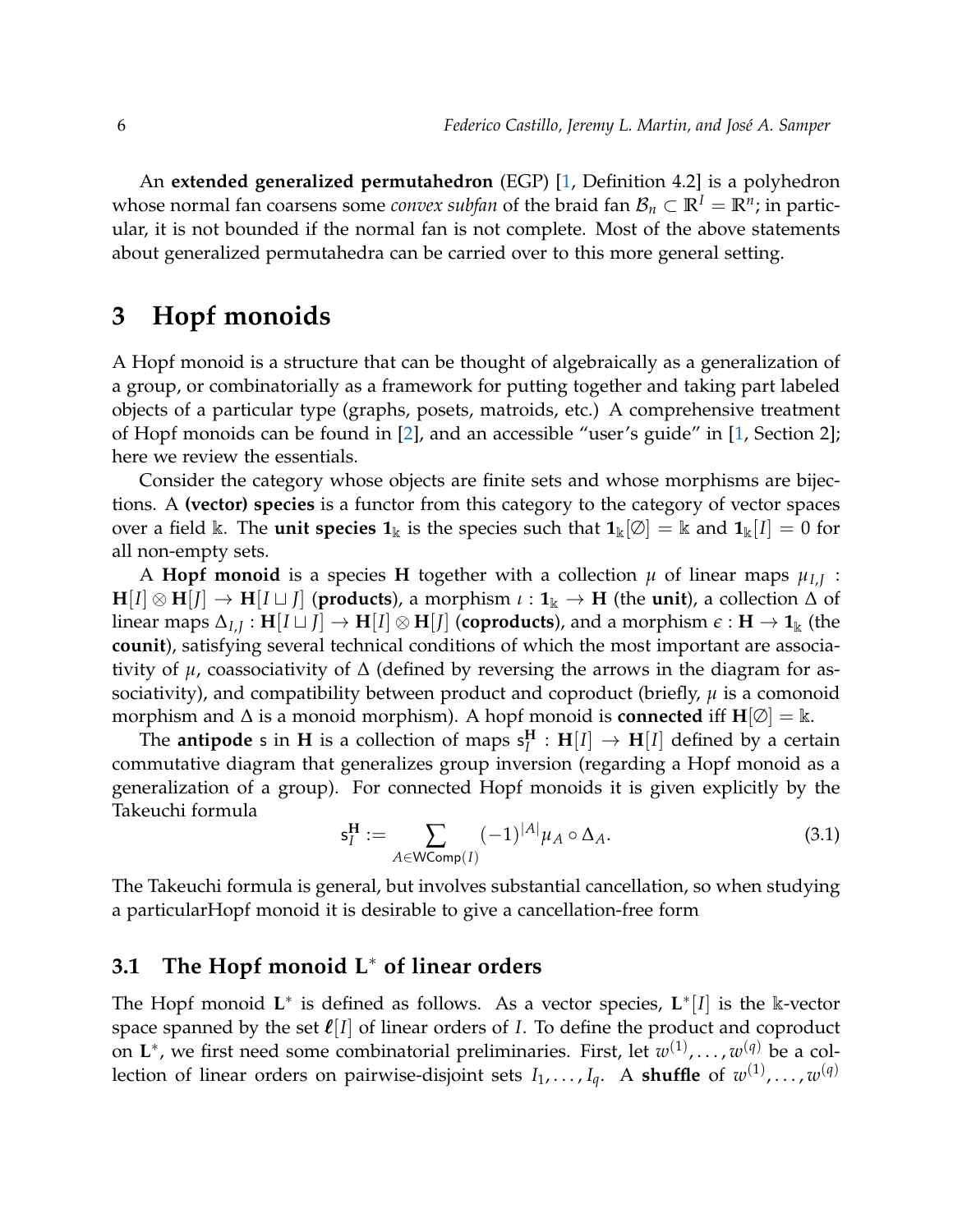is an ordering on  $I_1 \cup \cdots \cup I_q$  that restricts to  $w_j$  on each  $I_j$ . The set of all shuffles is denoted  $\mathsf{Shuffle}(w^{(1)}, \ldots, w^{(q)}).$  For example,  $\mathsf{Shuffle}(12,3) = \{123, 132, 312\}$  and Shuffle(12, 34) = {1234, 1324, 1342, 3124, 3142, 3412}. The shuffle operation is commutative and associative. The product on **L** ∗ is defined using shuffles:

$$
\mu_{I,J}(w,u) = \sum_{v \in \mathsf{Shuffle}(w,u)} v
$$

Second, let  $w = (w(1), \ldots, w(n)) \in \ell[I]$ . An **initial segment** of w is a linear order of the form  $(w(1), \ldots, w(k))$ , where  $0 \le k \le n$ . The set of all initial segments of *w* is denoted  $\text{Ini}(w)$ . With this in hand, the coproduct on  $\mathbf{L}^*$  is defined by

$$
\Delta_{I,J}(v) = \begin{cases} v|_I \otimes v|_J & \text{if } v|_I \in \text{Ini}(w), \\ 0 & \text{otherwise.} \end{cases}
$$

#### **3.2 The Hopf monoid GP of generalized permutahedra**

Let  $\mathbf{GP}[I]$  be the k-vector space spanned by all generalized permutahedra in  $\mathbb{R}^I$ . To make the vector species **GP** into a Hopf monoid, we define a product and coproduct by

$$
\mu_{I,J}(\mathfrak{p}_1 \otimes \mathfrak{p}_2) = \mathfrak{p}_1 \times \mathfrak{p}_2, \qquad \Delta_{I,J}(\mathfrak{p}) = \mathfrak{p} | I \otimes \mathfrak{p} / I. \tag{3.2}
$$

where  $\mathfrak{p}/I$  and  $\mathfrak{p}/I$  are defined in [\[1,](#page-11-0) Proposition 5.2]; they are faces of  $\mathfrak{p}$ , hence generalized permutahedra in their own right.

The antipode in **GP** was computed by Aguiar and Ardila [\[1,](#page-11-0) Theorem 7.1] using topological methods:

$$
\mathbf{s}^{\mathbf{GP}}(\mathbf{p}) = (-1)^{|I|} \sum_{\mathbf{q} \le \mathbf{p}} (-1)^{\operatorname{codim} \mathbf{q}} \mathbf{q}.
$$
 (3.3)

The Hopf monoid  $\mathbf{GP}_+$  is defined by setting  $\mathbf{GP}_+[I]$  to be the k-vector space spanned by all extended generalized permutahedra in  $\mathbb{R}^I.$  The product and coproduct are defined in the same way as for  $\mathbf{GP}$ , so  $\mathbf{GP}$  is a Hopf submonoid of  $\mathbf{GP}_{+}$  [\[1,](#page-11-0) Section 5.3].

#### **3.3 The Hopf monoids OGP and OGP**<sup>+</sup>

**Definition 3.1.** The **Hopf monoid of ordered generalized permutahedra** is the Hadamard product  $OGP = L^* \times GP$ . That is, as a vector species,  $OGP[I] = L^*[I] \otimes GP[I]$ , and the product and coproduct are defined componentwise on the tensor factors

Like both L<sup>\*</sup> and GP, the monoid OGP is commutative but not cocommutative. We note that **OGP** is not linearized as a Hopf monoid (because **L** ∗ is not), so its antipode is not computable from that of **GP** using the methods of Benedetti and Bergeron [\[3\]](#page-11-4).

The inclusion **Mat**  $\hookrightarrow$  **GP** gives rise to an inclusion **OMat**  $\hookrightarrow$  **OGP**, where **OMat** = **L** <sup>∗</sup> × **Mat**, the **Hopf monoid of ordered matroids.**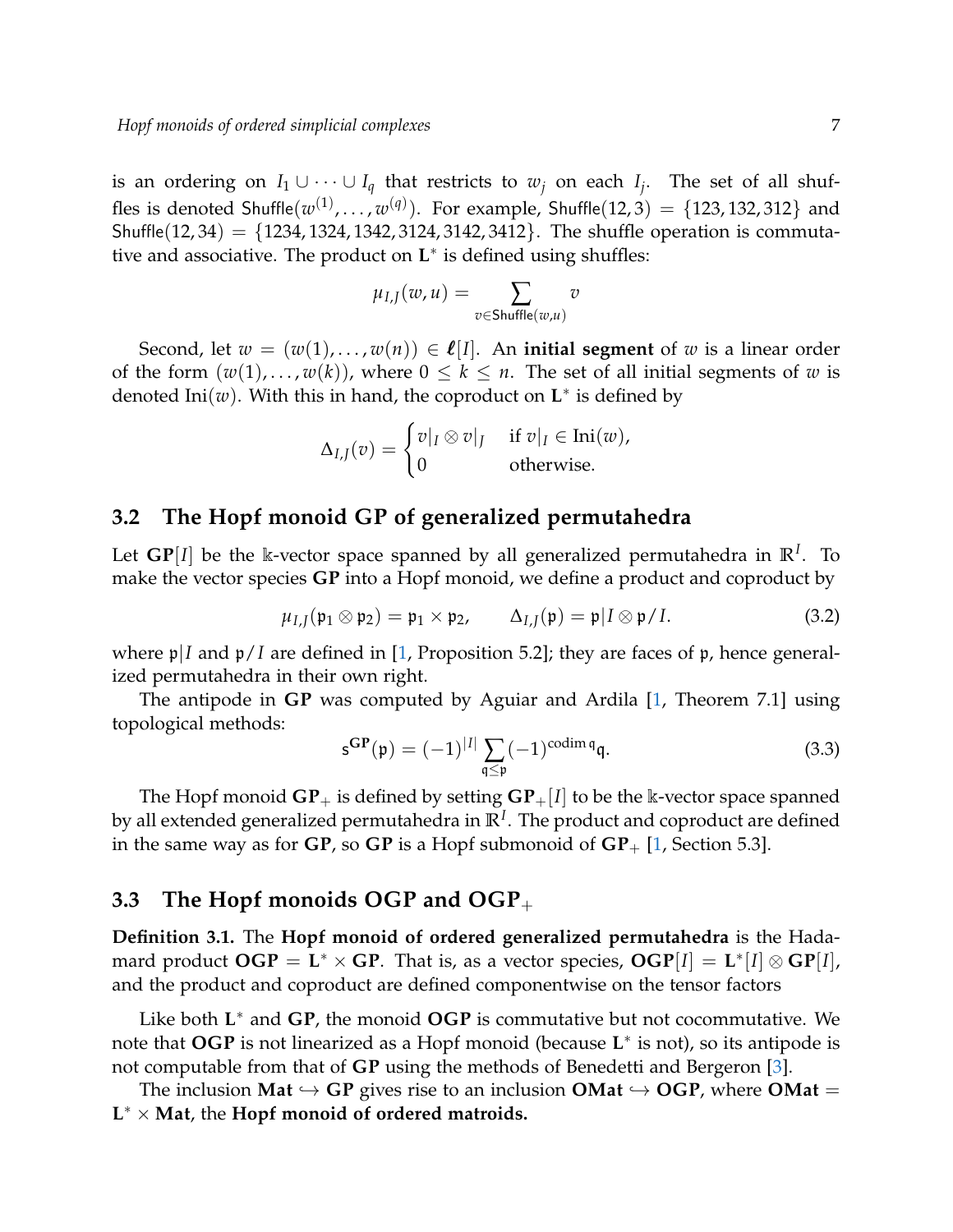**Theorem 3.2.** *The symmetrization map* Sym :  $GP \rightarrow OGP$  *defined on*  $GP[I]$  *by* 

$$
\text{Sym}(\mathfrak{p})=\mathfrak{p}^{\#}=\sum_{w\in \boldsymbol{\ell}[I]}w\otimes \mathfrak{p}
$$

*is an injective Hopf morphism.*

We also define the **Hopf monoid of ordered extended generalized permutahedra OGP**<sub>+</sub> as follows:  $OGP$ <sub>+</sub>[*I*] is the subspace of  $(L^* \times GP_+)$ [*I*] generated by tensors p ⊗ *w* such that *σ<sup>w</sup>* ⊂ N (p), so that p*<sup>w</sup>* is a well-defined vertex of p. (The reason for not defining  $\mathbf{OGP}_{+}$  as the full Hadamard product  $\mathbf{L}^* \times \mathbf{GP}_{+}$  is to avoid basis elements  $w \otimes \mathfrak{p}$ such that p is unbounded in direction *w*.)

**Theorem 3.3.**  $\mathbf{OGP}_{+}$  *is a submonoid of*  $\mathbf{L}^* \times \mathbf{GP}_{+}$ *.* 

### <span id="page-7-0"></span>**4 Scrope complexes**

In this section we describe a class of simplicial complexes that will play a key role in the computation of the antipode on  $OGP_+$ .

**Definition 4.1.** A **Scrope complex** is a simplicial complex on vertices  $[k-1]$  that is either a simplex, or is generated by faces of the form  $[k-1] \setminus [x, y-1] = [1, x-1] \cup [y, k-1]$ , where  $1 \leq x < y \leq k$ . If  $\mathbf{z} = ((x_1, y_1), \dots, (x_r, y_r))$  is a list of ordered pairs of integers in  $[k]$  with  $x_i < y_i$  for each *i*, we set  $\varphi_i = [k-1] \setminus [x_i, y_i-1]$  for  $1 \leq i \leq r$  and define

$$
\mathsf{Scr}(k, \mathbf{z}) = \langle \varphi_1, \ldots, \varphi_r \rangle \, .
$$

The facets of a Scrope complex correspond to the intervals  $[x, y - 1]$  that are minimal with respect to inclusion. By removing redundant generators, we may assume that it is either the full simplex on  $[k-1]$ , or can be written as  $\text{Scr}(k, z)$  where  $1 \le x_1 < \cdots <$  $x_r < k$ ;  $1 < y_1 < \cdots < y_r \le k$ ; and  $x_i < y_i$  for each *i*.

A Scrope complex can be recognized by its facet-vertex incidence matrix, which can be represented as a  $r \times (k-1)$  table whose  $(i, j)$  entry is  $\star$  or  $\cdot$  according as  $j \in \varphi_i$  or  $j \notin \varphi_i$ . Thus each row consists of a (possibly empty) sequence of dots sandwiched between two (possibly empty) sequences of stars. For example, if  $k = 7$  and  $z =$  $((1, 3), (2, 4), (3, 6), (4, 7))$  then Scr $(n, z) = (3456, 1456, 126, 123)$  is represented by the following diagram:

|  | $\cdot\quad\cdot\quad \star\quad \star\quad \star\quad \star\quad \star$ |  |  |
|--|--------------------------------------------------------------------------|--|--|
|  | $\star$ $\cdot$ $\cdot$ $\star$ $\star$ $\star$                          |  |  |
|  | $\star$ $\star$ $\cdot$ $\cdot$ $\star$                                  |  |  |
|  | $\star$ $\star$ $\star$ $\cdot$ $\cdot$ $\cdot$                          |  |  |

It is easy to see from this description that the class of Scrope complexes is stable under taking induced subcomplexes. In fact, an inductive argument shows that Scrope complexes have very simple topology: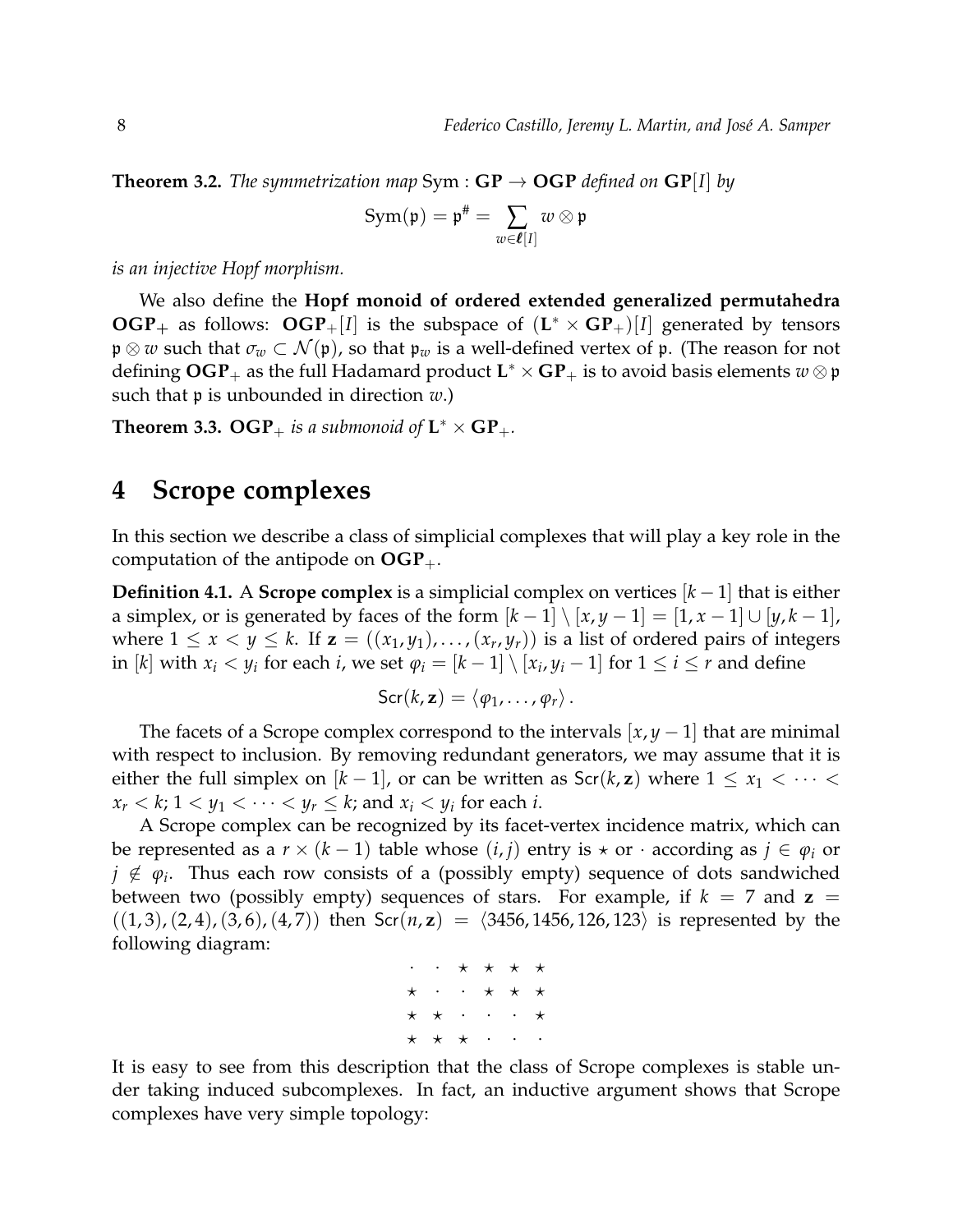**Proposition 4.2.** *Every nontrivial Scrope complex is either contractible or a homotopy sphere.*

<span id="page-8-2"></span>**Corollary 4.3.** *The reduced Euler characteristic of every Scrope complex is 0, 1, or* −1*.*

# **5 The antipode in OGP**

<span id="page-8-0"></span>Our first main result is the following theorem.

**Theorem 5.1.** Let I be a finite set such that  $|I| = n$  and  $\mathfrak{p} \subseteq \mathbb{R}^I$  be a generalized permutahedron *of dimension n* − 1*,* [1](#page-8-1) *and let w be a linear ordering of I. Then*

$$
\mathsf{s}(w\otimes\mathfrak{p})=-\sum_{u\in\boldsymbol{\ell}[I]}(-1)^{\mathrm{des}(u^{-1}w)}u\otimes\left(\sum_{\substack{\mathfrak{q}\subseteq\mathfrak{p}:\\\mathsf{C}_{W}\cap\mathsf{C}_{Q}^{\circ}= \mathsf{C}_{D}}} \mathfrak{q}+\sum_{\substack{\mathfrak{q}\subseteq\mathfrak{p}:\\\mathsf{D}\in\partial\mathsf{C}_{Q},\ \mathsf{C}_{W}\cap\mathsf{C}_{Q}^{\circ}\neq\varnothing}}\tilde{\chi}(\Gamma(Q,w,u))\mathfrak{q}\right)
$$

*where D* = *D*(*u*, *w*) *and* Γ(*Q*, *w*, *u*) *is a certain Scrope complex, described below. This formula is multiplicity-free and cancellation-free.*

The Scrope complex Γ(*Q*, *w*, *u*) is constructed as follows. Let < be the total order on *I* defined by  $w(1) < w(2) < \cdots < w(n)$ . Let  $Q^{\dagger}$  be the naturalization of *Q* with respect to  $\lt$ , and let  $N = N_1 | \cdots | N_k$  be the set composition whose blocks are the equivalence classes of  $Q^{\natural}$ . Given a pair  $a_i, b_i \in I$  such that  $a_i \prec_N b_i$  and  $a_i \equiv_D b_i$ , let  $N_{x_i}$  and  $N_{y_i}$  be the blocks of *N* containing  $a_i$  and  $b_i$  respectively (so that  $x_i < y_i$ ), and let

$$
S_i = N_1 | \cdots | N_{x_i-1} | N_{x_i} \cup \cdots \cup N_{y_i} | N_{y_i+1} | \cdots | N_k.
$$

Then the simplicial complex Γ(*Q*, *w*, *u*) is a Scrope complex whose vertices correspond to the separators between blocks of *N*. In the notation of [Section 4,](#page-7-0) we have  $\Gamma \cong \text{Scr}(k, z)$ , where  $\mathbf{z} = ((x_1, y_1), \dots, (x_r, y_r))$ . It follows by [Corollary 4.3](#page-8-2) that  $\tilde{\chi}(\Gamma) \in \{0, -1, 1\}$ .

**Example 5.2.** Let  $w = u = 12345678$  (as linear orders) so that  $D = \hat{\mathbf{0}} = 12345678$ . Let *Q* and  $Q^{\sharp}$  be the preposets shown below, so that that  $N = 1/234/567/8$ .



<span id="page-8-1"></span><sup>&</sup>lt;sup>1</sup>We have assumed dim  $p = n - 1$  for simplicity. When dim  $p < n - 1$ , the antipode is essentially equivalent but sometimes requires a slight modification; we omit the details.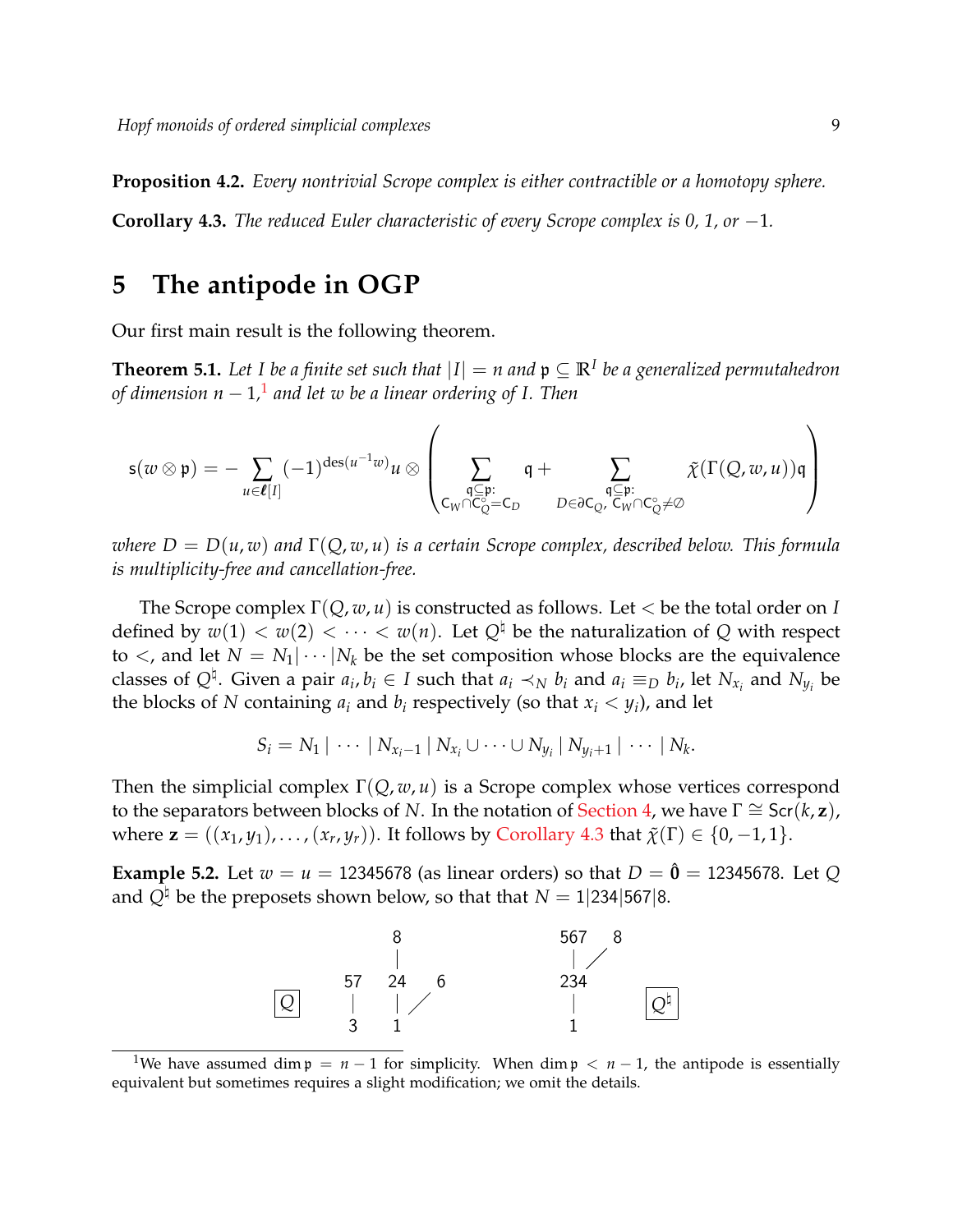The simplicial complex  $\Gamma = \Gamma(Q, w, u)$  is given by all ordered set partitions that are refined by either 1|234567|8 or 1234|567|8. The complete list of elements is

```
{1|234567|8, 1234|567|8, 1234567|8, 1|2345678, 1234|5678, 12345678}.
```
This is a simplicial complex on the set of separators., consisting of two 1-simplices with a common vertex (so  $\tilde{\chi}(\Gamma) = 0$ ).

**Proposition 5.3.** *Let* Π*n*−<sup>1</sup> ⊂ **R**[*n*] *be the regular permutohedron together with the natural order w on* [*n*]*. In this case all faces* q *are indexed by ordered set compositions. Applying [Theorem 5.1](#page-8-0) we obtain:*

$$
s(w \otimes \Pi_{n-1}) = \sum_{A \text{ natural}} \left( \sum_{D(w,u) \leq A} u \right) \otimes q_A.
$$

Locality is illustrated by the fact that only *natural* ordered set compositions appear in this formula.

Meanwhile, since the symmetrization map  $GP \rightarrow OGP$  is a Hopf morphism, the Aguiar–Ardila formula for the antipode in **GP** implies that

$$
\sum_{w\in L[I]} \mathsf{s}_I^{\mathbf{OGP}}(w\otimes \mathfrak{p}) = (-1)^{|I|} \sum_{\substack{\mathfrak{q}\leq \mathfrak{p} \\ u\in L[I]}} (-1)^{\dim \mathfrak{q}} (u\otimes \mathfrak{q}).
$$

The right-hand side is cancellation-free and multiplicity-free. The left-hand side is not cancellation-free, and understanding the cancellation (even for simple examples) is a subtle combinatorial problem.

# **6 Hopf monoids of pure ordered complexes**

What conditions on a set of ordered simplicial complexes are required for it to give rise to a Hopf monoid?

<span id="page-9-0"></span>**Definition 6.1.** A class Q of pure ordered complexes is called a **Hopf class** if it satisfies the following three conditions.

- 1. If  $(\Sigma_1, w_1), (\Sigma_2, w_2) \in \mathcal{Q}$  then  $(\Sigma_1 * \Sigma_2, w) \in \mathcal{Q}$  for any  $w \in$  Shuffle $(w_1, w_2)$  (where as before ∗ means simplicial join).
- 2. If  $(\Sigma, w) \in \mathcal{Q}$  and *A* is an initial segment of  $\Sigma$ , then  $(\Sigma | A, w | A) \in \mathcal{Q}$ . This in particular require that the restriction to all initial segments to be pure.
- 3. If  $(\Sigma, w) \in \mathcal{Q}$  and *A* is an initial segment of  $\Sigma$ , then  $(\Sigma / A, w / A) \in \mathcal{Q}$ .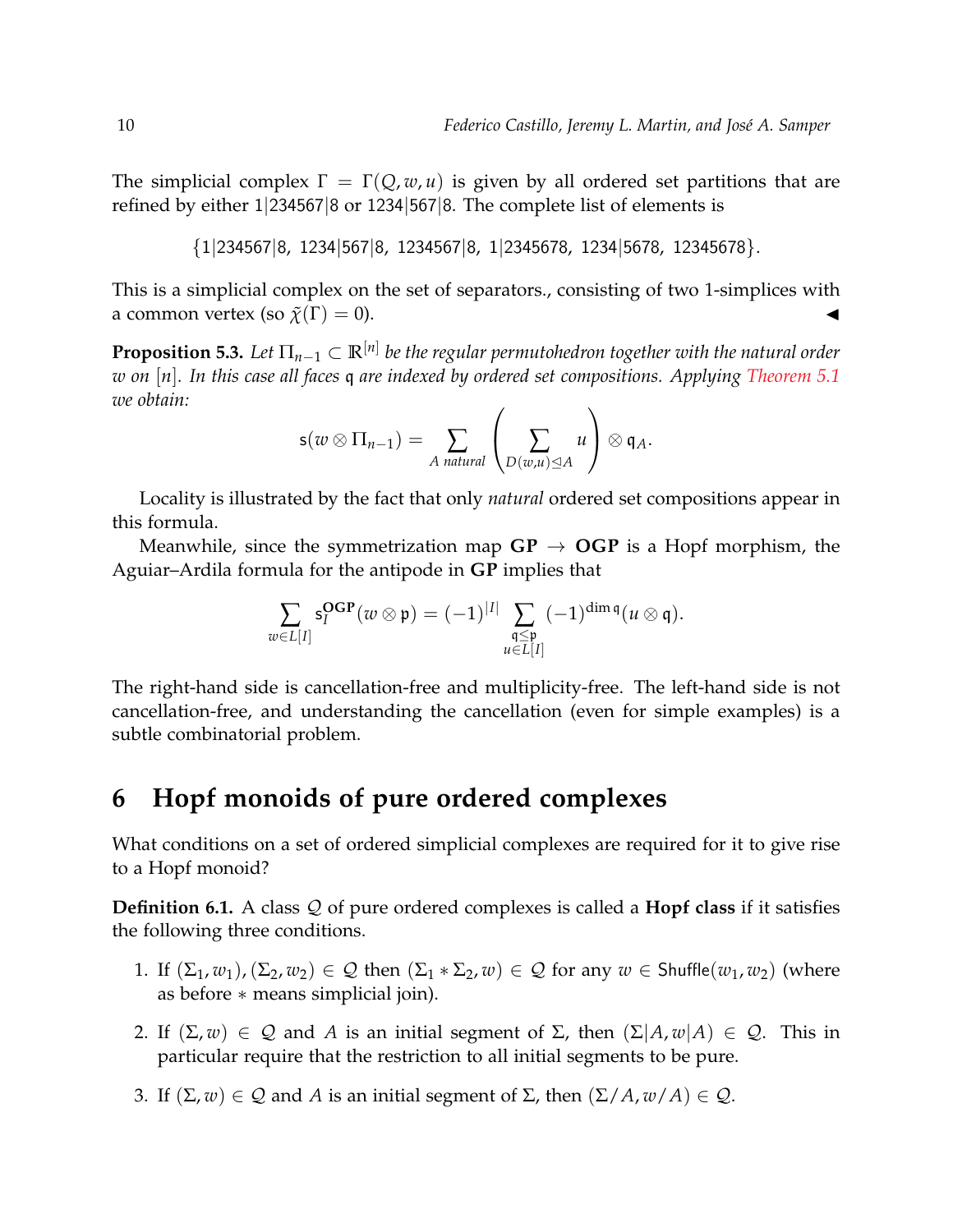Note that the definition of a Hopf class really requires working with *ordered* complexes — in the unordered setting, the requirement that all restrictions are pure would limit this definition just to matroid complexes.

<span id="page-10-0"></span>**Theorem 6.2.** *Given a Hopf class*  $Q$ , let  $H<sub>O</sub>[I]$  *be the linear span of ordered complexes in*  $Q$  *on ground set I. Then* **H**Q[*I*] *can be made into a Hopf monoid, with product and coproduct given by*

$$
\mu_{I,J}(w_1\otimes \Sigma_1)\otimes (w_2\otimes \Sigma_2)=\sum_{w\in \mathsf{Shuffle}(w_1,w_2)}w\otimes (\Sigma_1*\Sigma_2),
$$

 $\Delta_{I,J}(w \otimes \Sigma) = \begin{cases} (w|_I \otimes \Sigma | I) \otimes (w/I, \Sigma / I) & \text{if } w|_I \text{ is an initial segment of } w, \\ 0 & \text{otherwise.} \end{cases}$ 0 *otherwise.*

*Moreover, the map*  $OMat \to H_Q$  *given by*  $w \otimes M \mapsto w \otimes I(M)$  *is a Hopf monoid monomorphism, where*  $\mathcal{I}(M)$  *is the independence complex of M.* 

**Definition 6.3.** An ordered complex (Σ, *w*) on ground set *I* is **order-decomposable** if one of the following conditions holds:

- 1.  $\Sigma$  has exactly one facet.
- 2.  $\Sigma$  is pure, and for every initial segment with *A*, we have that the complexes  $(\Sigma | A, w | A)$  and and  $(\Sigma / A, w / A)$  are pure and order-decomposable.

The class  $U$  of all order-decomposable complexes is *universal* in the following sense.

<span id="page-10-1"></span>**Theorem 6.4.** *The class* U *is a Hopf class. Furthermore, any Hopf class is contained in* U*.*

The following are examples of classes that are contained in  $U$ .

- 1. The class  $M$  of ordered matroids is a Hopf class (indeed, it is the prototype for [Definition 6.1\)](#page-9-0).
- 2. A ordered simplicial complex  $(\Sigma, w)$  is **shifted** if for any face  $\sigma \in \Sigma$  and any vertex *e*  $\in \sigma$  then  $\sigma \cup f$  \*e* is a face for every  $f \leq w$  *e*. That is, replacing any vertex of a face by a smaller one yields another face. The class of pure shifted complexes is not itself a Hopf class since it is not closed under shuffled joins. However, the class of shuffled joins of shifted complexes is a Hopf class.
- 3. Let (*w*, *M*) be an ordered matroid. A **broken circuit** is obtained by deleting the smallest element of a circuit. The family of all subsets of the ground set that do not contain any broken circuit form a simplicial complex called the **broken-circuit complex**  $BC_w(M)$  (see [\[4\]](#page-11-5)). These complexes are always pure [\[4,](#page-11-5) Proposition 7.4.2] and lexicographically shellable [\[4,](#page-11-5) Proposition 7.4.3]. Broken-circuit complexes are order-decomposable, although the class of broken circuit complexes is not itself a Hopf class (since it is not closed under taking contractions).

.